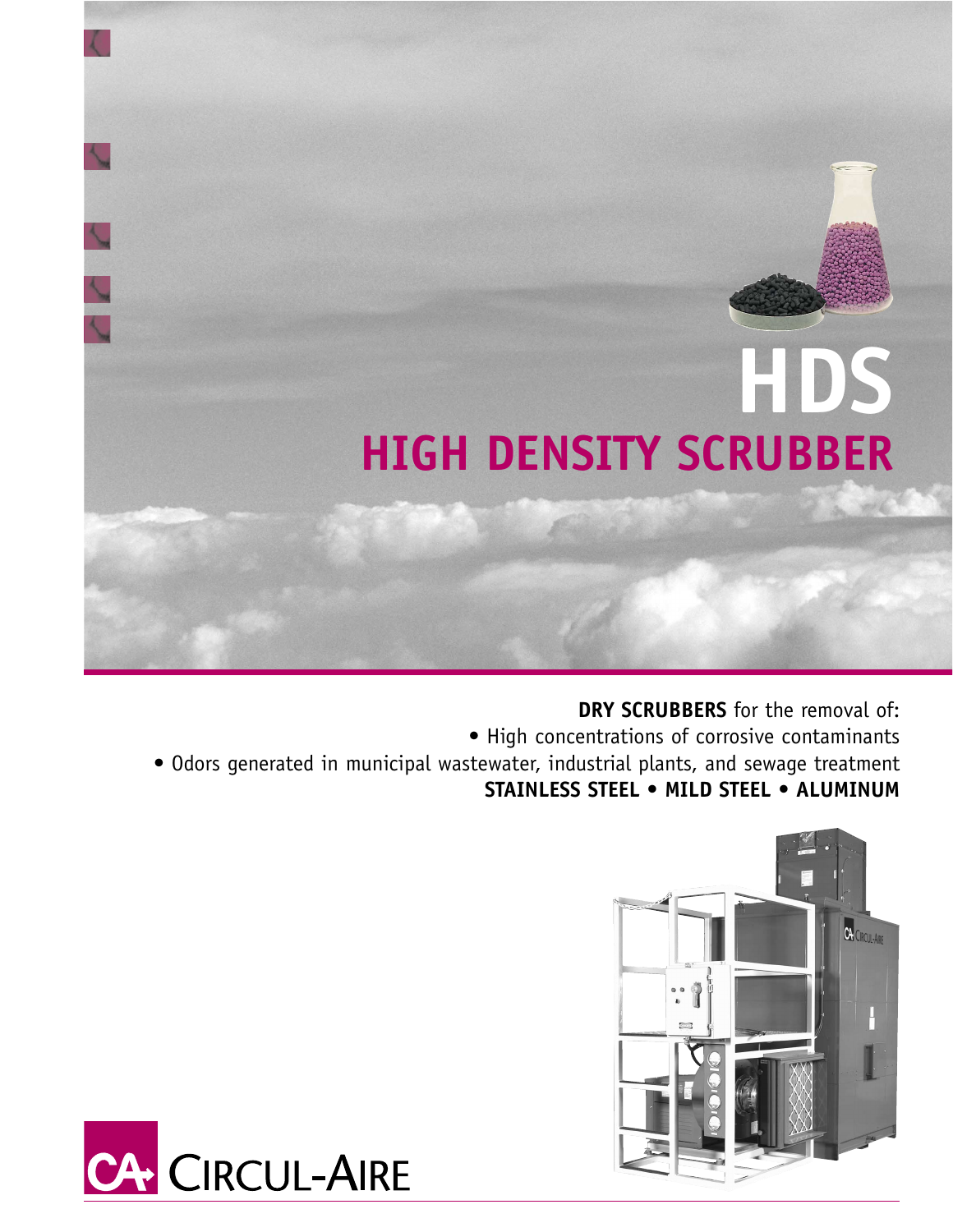# **THE HIGH DENSITY SCRUBBER (HDS)**

The High Density Scrubber (HDS) removes corrosive, malodorous and toxic contaminants and is designed for applications requiring high removal efficiency and extensive media life.

The HDS system integrates three principal components: an industrial blower, a vessel containing chemical media and a discharge particulate filter section. The contaminated air is blown through an even-flow plenum section by the skid-mounted industrial blower. The air is then forced up through a deep bed of MULTI-MIX® media for removal of gaseous contaminants such as hydrogen sulfide, sulfur dioxide, chlorine, ammonia, etc. The selection of media and its depth depends on the type and severity of the challenge contaminants.

To ensure optimum contaminant removal efficiency, a minimum residence time of 1.0 second is maintained. After chemical purification, the air is further filtered by ASHRAE rated final filters at 40% (MERV 9) and 90% (MERV 14) efficiency. The air is then discharged. Periodically, samples of operating media are analyzed free of charge at our laboratory to verify media life and ensure optimum system performance *(see TECH-CHEKTM Services at back of brochure)*.

# **THE PROBLEMS**

Many manufacturing processes result in the release of multiple airborne contaminants that lead to odor and corrosion problems. Oil and gas refineries, pulp and paper plants, and wastewater treatment facilities all generate a variety of harmful contaminants. In particular, hydrogen sulphide, an undesirable by-product of many processes is malodorous, toxic and highly volatile.

For example, in wastewater treatment facilities, basin detention times, loadings to biological processes and sludge generation potential can influence odor levels. Septage and sludge handling systems are also common sources of strong odors. Odor generation is often the result of organic overloading, an inadequate supply of oxygen, improper ventilation or simply a failure to recognize that certain unit processes may require a special contaminant control technology. The Circul-Aire High Density Scrubber (HDS) can control these gases and provide the ventilation required in these spaces.

# **THE CONVENTIONAL SOLUTION**

The traditional method for odor and corrosion control typically relies on wet scrubbers which use chemical solutions to neutralize odors. These types of systems are used in cases with very high concentrations (greater than 20 ppm) in order to reduce contaminant loads.

Unfortunately, wet scrubbers involve a major financial investment, require substantial maintenance, and have the potential to become an environmental hazard. In addition, wet scrubbers do not have the pull-down capacity to achieve low ppb gas leaving concentrations.

#### **THE CIRCUL-AIRE SOLUTION**

CIRCUL-AIRE's High Density Scrubbers (HDS) are vertical configuration dry scrubbers requiring smaller footprints filled with granular MULTI-MIX® media. For lower concentrations (less than 20 ppm), HDS dry scrubbers will efficiently remove contaminants to non-detectable levels. Servicing HDS scrubbers is minimal, only requiring annual bulk loading of the replacement media rather than the complex and frequent maintenance procedures necessary for wet scrubbers.

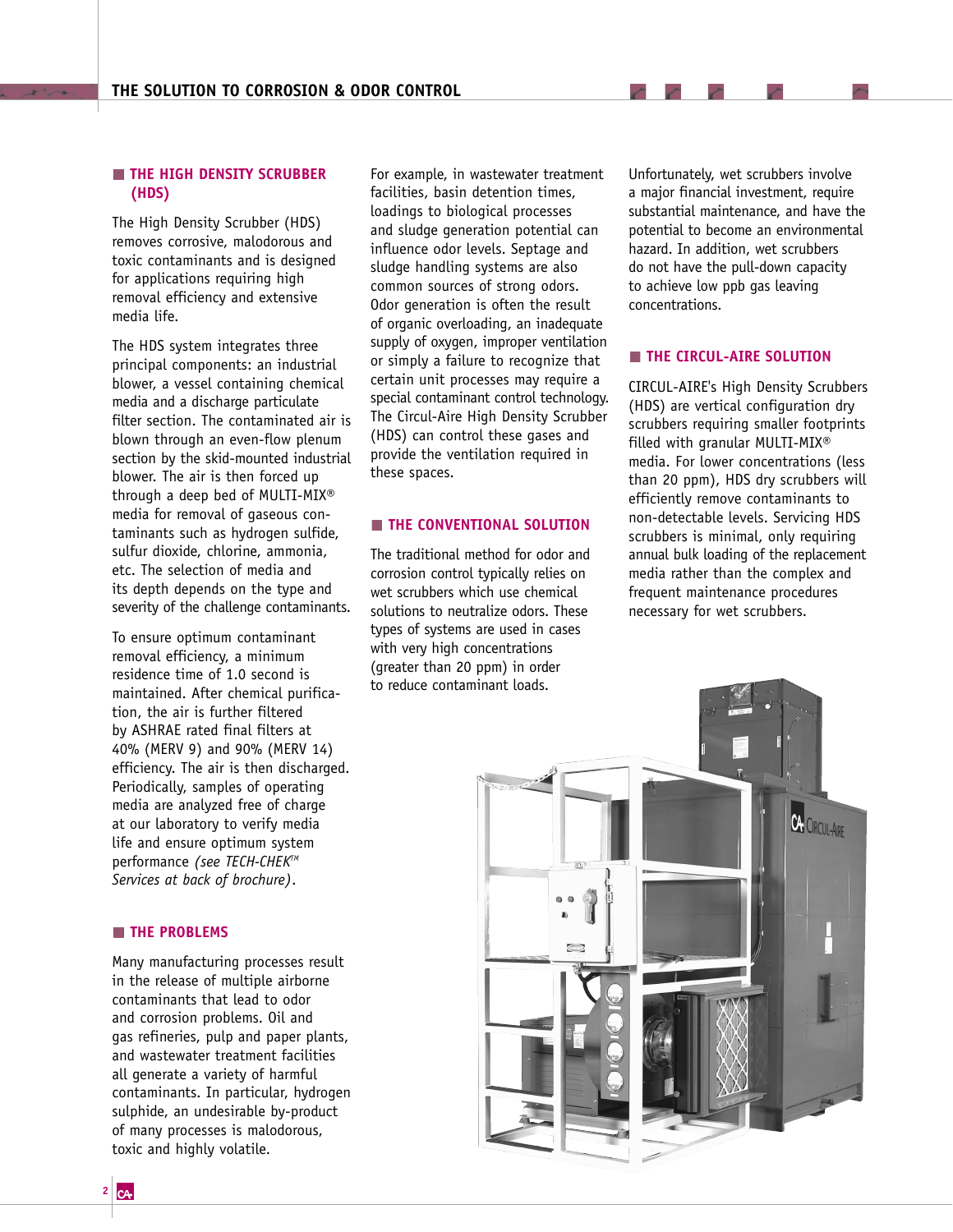# **FEATURES**

- Rugged industrial construction for maximum protection against corrosion and other severe environmental conditions.
- Complete range of MULTI-MIX® chemical media to suit various applications.
- Factory-assembled packages to facilitate installation and start-up. Partially assembled systems are also available where passage is restricted.
- Counter flow design to reduce maintenance downtime using gravity loading and unloading.

## **ADDITIONAL FEATURES**

- 316 stainless steel construction. aluminum construction, or zinc coated steel protected by a threecoat corrosion resistant paint
- 30% (MERV 6) efficiency 2" (51 mm) pre-filter
- Various bed depths available for odor and corrosion control
- 40% (MERV 9) efficiency after-filter
- 90% (MERV 14) efficiency 12" (305 mm) final filter. Higher efficiencies also available
- Backward inclined pressure blowers, or radial blade design blowers available in stainless steel or mild steel
- Perforated 316 stainless steel media support platform
- Bulk media filling port (gravity)
- Bulk media discharge blast gate (gravity)
- Full-sized hinged access doors for particulate filters
- High pressure neoprene gasket and silicone sealed joints



# **CORROSION & ODOR CONTROL APPLICATIONS**

- Pulp & paper mills
- Oil & gas refineries
- Incineration plants
- Sewage treatment plants
- Steel mills
- Pharmaceutical plants
- Electronic component manufacturing
- Bleach plants
- Computer rooms
- Chemical plants
- General manufacturing

# **OPTIONS**

- Service/media loading platform, FRP or steel construction
- 100% Fan redundancy (back-up capacity)
- Preheat section
- Control panel (prewired or shipped loose)
- Gas monitors
- Custom bed depths
- Pressure-Gradient Control System (PGCS)
- Differential Pressure Monitoring System (DPMS)
- Manual or motorized damper
- Intake louvre
- Intake mist eliminators
- Fiberglass reinforced plastic fans
- Stainless steel fans
- Explosion proof motors and motor starter panels
- Spark resistant fan construction
- Graphite impregnation for static control (FRP fans)
- Silencers
- Temperature sensors
- Custom equipment sizes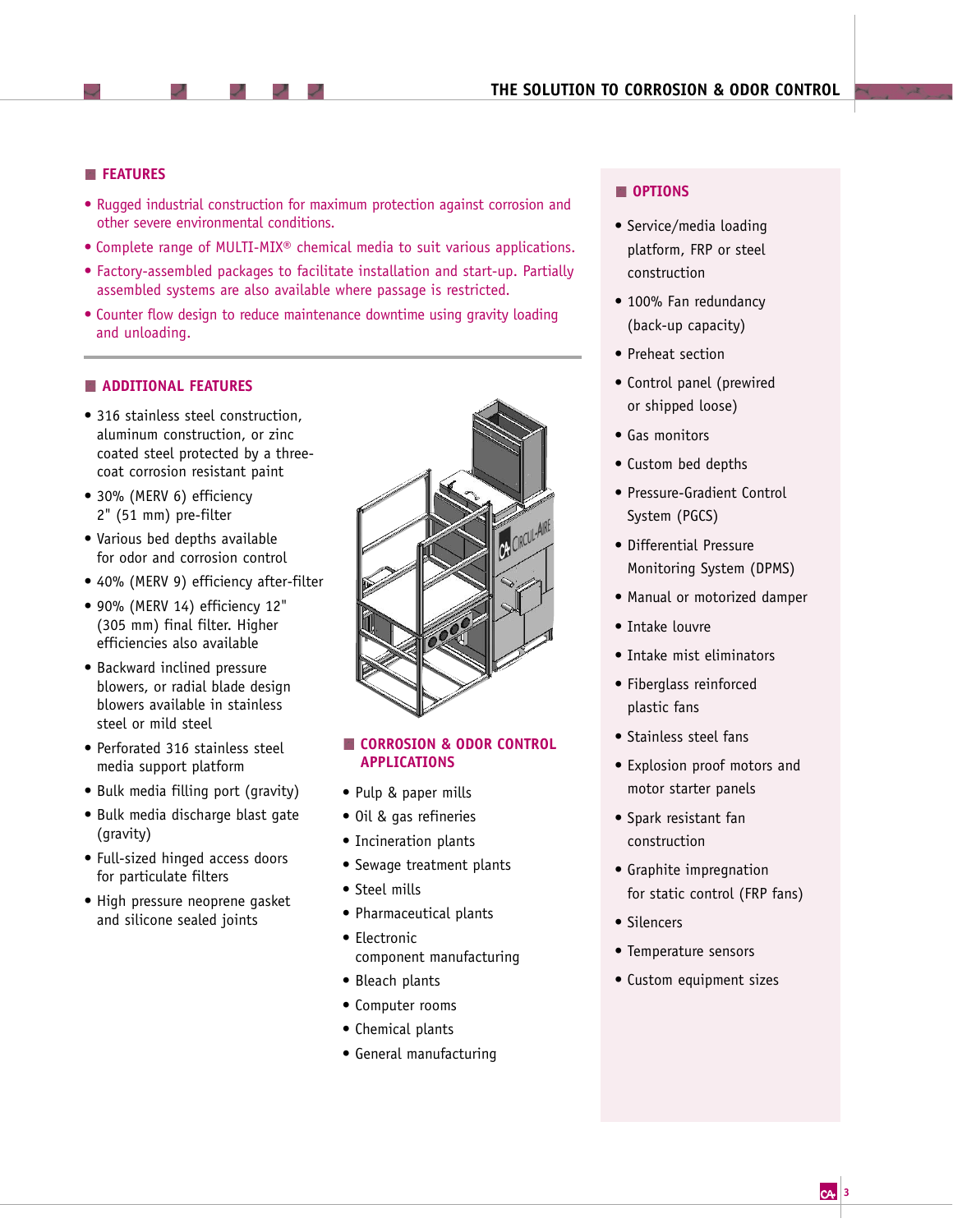|                            |                                             |                                          |                          | Table 1 - FILTER REQUIREMENTS/AIR FLOW CAPACITIES |                          |                          |                          | mar                                                                                                  |                          |                          |                          |
|----------------------------|---------------------------------------------|------------------------------------------|--------------------------|---------------------------------------------------|--------------------------|--------------------------|--------------------------|------------------------------------------------------------------------------------------------------|--------------------------|--------------------------|--------------------------|
| <b>HDS Unit</b>            |                                             | <b>Chemical Media Housing Size/Model</b> |                          |                                                   |                          |                          |                          |                                                                                                      |                          |                          |                          |
|                            |                                             | 26                                       | 33                       | 39                                                | 44                       | 54                       | 62                       | 73                                                                                                   | 82                       | 90                       | 100                      |
| Approx.<br><b>Air Flow</b> | <b>CFM</b>                                  | 280 to 400                               | 450 to 650               | 650 to 950                                        | 800 to 1200              |                          |                          | 1200 to 1800 1600 to 2400 2300 to 3200                                                               | 2800 to 4200             | 3600 to 5200             | 4300 to 6250             |
| Range                      | $m^3/hr$                                    |                                          |                          |                                                   |                          |                          |                          | 476 to 680 765 to 1105 1105 to 1615 1360 to 2040 2040 to 3060 2720 to 4080 3910 to 5440 4760 to 7140 |                          | 6120 to 8840             | 7310 to 10625            |
|                            | <b>Media Volume Per</b><br>1-inch Bed Depth | $0.39$ ft <sup>3</sup>                   | $0.63$ ft <sup>3</sup>   | $0.88$ ft <sup>3</sup>                            | 1.12 $ft^3$              | 1.69 $ft^3$              | 2.22 $ft^3$              | $3.08$ ft <sup>3</sup>                                                                               | 3.89 $ft^3$              | 4.94 $ft^3$              | $5.88$ ft <sup>3</sup>   |
|                            | <b>Pre-Filter</b><br>30% (MERV 6) eff.      |                                          |                          |                                                   |                          |                          |                          |                                                                                                      |                          |                          |                          |
|                            | 12" x 12" x 2"                              | 1                                        | $\overline{\phantom{a}}$ | $\overline{\phantom{a}}$                          | $\overline{\phantom{a}}$ | $\overline{\phantom{a}}$ | $\overline{\phantom{a}}$ | $\overline{\phantom{a}}$                                                                             | $\overline{\phantom{a}}$ | $\overline{\phantom{a}}$ | $\overline{\phantom{a}}$ |
|                            | 24" x 12" x 2"                              | $\overline{\phantom{a}}$                 | $\mathbf{1}$             | $\overline{\phantom{a}}$                          | $\overline{\phantom{a}}$ | $\overline{\phantom{a}}$ | 1                        | $\overline{\phantom{a}}$                                                                             | $\overline{\phantom{a}}$ | 2                        | 2                        |
|                            | 24" x 24" x 2"                              | $\overline{\phantom{a}}$                 | $\overline{\phantom{a}}$ | $\mathbf{1}$                                      | $\mathbf{1}$             | $\mathbf{1}$             | $\mathbf{1}$             | $\overline{c}$                                                                                       | $\overline{c}$           | $\overline{c}$           | $\overline{c}$           |
|                            | After-Filter<br>40% (MERV 9) eff.           |                                          |                          |                                                   |                          |                          |                          |                                                                                                      |                          |                          |                          |
|                            | 12" x 12" x 4"                              | 1                                        | $\overline{\phantom{a}}$ | $\overline{\phantom{a}}$                          |                          | $\overline{\phantom{a}}$ |                          | $\overline{\phantom{0}}$                                                                             | $\overline{\phantom{0}}$ | $\overline{\phantom{a}}$ |                          |
|                            | 24" x 12" x 4"                              | $\overline{\phantom{a}}$                 | $\mathbf{1}$             | $\overline{\phantom{a}}$                          |                          | $\overline{\phantom{a}}$ | 1                        | $\overline{\phantom{a}}$                                                                             | $\overline{\phantom{a}}$ | $\overline{c}$           | $\overline{c}$           |
|                            | 24" x 24" x 4"                              | $\overline{\phantom{a}}$                 | $\overline{\phantom{a}}$ | $\mathbf{1}$                                      | $\mathbf{1}$             | $\mathbf{1}$             | $\mathbf{1}$             | $\overline{c}$                                                                                       | $\overline{c}$           | $\overline{c}$           | $\overline{c}$           |
|                            | <b>Final Filter</b><br>90% (MERV 14) eff.   |                                          |                          |                                                   |                          |                          |                          |                                                                                                      |                          |                          |                          |
|                            | 12" x 12" x 12"                             | 1                                        | $\overline{\phantom{a}}$ | $\overline{\phantom{a}}$                          | $\overline{\phantom{a}}$ | $\overline{\phantom{a}}$ | $\overline{\phantom{a}}$ | $\overline{\phantom{a}}$                                                                             | $\overline{\phantom{a}}$ | $\overline{\phantom{a}}$ |                          |
|                            | 24" x 12" x 12"                             | $\overline{\phantom{a}}$                 | $\mathbf{1}$             | $\overline{\phantom{a}}$                          | $\overline{\phantom{a}}$ | $\overline{\phantom{a}}$ | 1                        | $\overline{a}$                                                                                       | $\overline{a}$           | $\overline{c}$           | $\overline{c}$           |
|                            | 24" x 24" x 12"                             | $\overline{\phantom{a}}$                 | $\overline{\phantom{a}}$ | $\mathbf{1}$                                      | $\mathbf{1}$             | $\mathbf{1}$             | 1                        | $\overline{c}$                                                                                       | $\overline{c}$           | $\overline{c}$           | $\overline{c}$           |

#### **HDS CHEMICAL MEDIA WEIGHTS**:

Media Weight = (Density of Media)  $\times$  Volume

Media Densities: MM-1000 = 55 lb./ft<sup>3</sup> (880 kg/m<sup>3</sup>)  $MM-1355 = 43 lb./ft<sup>3</sup> (681 kg/m<sup>3</sup>)$  $MM-1955 = 47 lb./ft<sup>3</sup> (745 kg/m<sup>3</sup>)$ 

> MM-3000 = 30 lb./ft<sup>3</sup> (480 kg/m<sup>3</sup>)  $MM-7000 = 41 lb./ft<sup>3</sup> (656 kg/m<sup>3</sup>)$  $MM-8000 = 31 lb./ft<sup>3</sup> (497 kg/m<sup>3</sup>)$  $MM-9000 = 38 lb./ft<sup>3</sup> (609 kg/m<sup>3</sup>)$ **NOTE**: Media densities listed above

are average densities and may vary between batches.

**NOTE**: The HDS unit weights listed on page 7 do not include the chemical media weight. For total operating weight, add the calculated media weight to weights on page 7.

 $\rightarrow$ 

| Table 2 - FAN PERFORMANCE |                 |          |                                               |                    |            |                                                |            |            |  |
|---------------------------|-----------------|----------|-----------------------------------------------|--------------------|------------|------------------------------------------------|------------|------------|--|
|                           | <b>Air Flow</b> |          | Radial Blade Steel Fan, SISW Fan Arrangement  |                    |            |                                                |            |            |  |
| Size/Model                |                 |          |                                               | MM-1955 or MM-1355 |            | MM-3000, 7000 or 9000                          |            |            |  |
|                           |                 |          | *Unit Pressure Drop Approx, 8.5" (2.1 KPa) WC |                    |            | *Unit Pressure Drop Approx. 10.0" (2.5 KPa) WC |            |            |  |
|                           | <b>CFM</b>      | $m^3/hr$ | <b>RPM</b>                                    | <b>BHP</b>         | $HP$ (KW)  | <b>RPM</b>                                     | <b>BHP</b> | $HP$ (KW)  |  |
| 26                        | 300             | 510      | 3551                                          | 0.90               | 2.0(1.5)   | 3260                                           | 1.01       | 2.0(1.5)   |  |
| 33                        | 500             | 850      | 3666                                          | 1.30               | 2.0(1.5)   | 3731                                           | 1.90       | 3.0(2.2)   |  |
| 39                        | 800             | 1360     | 2845                                          | 1.95               | 3.0(2.2)   | 3066                                           | 2.32       | 5.0(3.0)   |  |
| 44                        | 1000            | 1700     | 2918                                          | 2.42               | 5.0(3.0)   | 3132                                           | 2.84       | 5.0(3.0)   |  |
| 54                        | 1630            | 2770     | 2428                                          | 3.93               | 5.0(3.0)   | 2604                                           | 4.60       | 7.5(5.5)   |  |
| 62                        | 2000            | 3400     | 2132                                          | 4.85               | 7.5(5.5)   | 2289                                           | 570        | 7.5(5.5)   |  |
| 73                        | 2800            | 4760     | 1799                                          | 6.31               | 7.5(5.5)   | 1935                                           | 7.38       | 10.0(7.5)  |  |
| 82                        | 3500            | 5950     | 1548                                          | 7.85               | 10.0(7.5)  | 1666                                           | 9.20       | 15.0(11.0) |  |
| 90                        | 4400            | 7480     | 1346                                          | 9.64               | 15.0(11.0) | 1450                                           | 11.40      | 15.0(11.0) |  |
| 100                       | 5200            | 8840     | 1371                                          | 11.50              | 15.0(11.0) | 1472                                           | 13.40      | 15.0(11.0) |  |

**BASED ON:** 2-second residence time and chemical media bed velocity @ 75 FPM (0.38 m/s).

\*Includes 1.0" (249 Pa) WC external static pressure.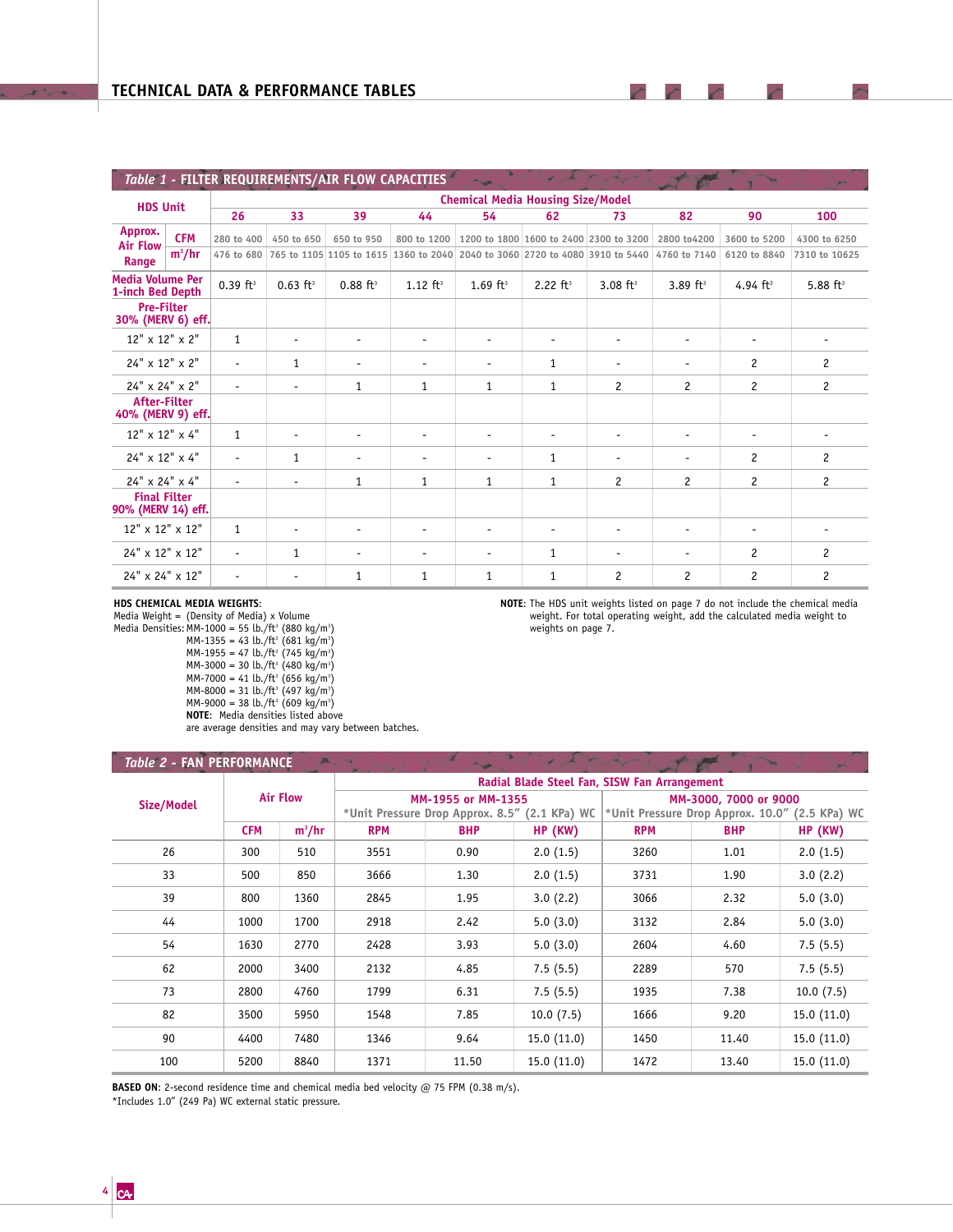|            |                                                            |            |            |                         |                  |               |                                       | <b>60 HERTZ</b> |
|------------|------------------------------------------------------------|------------|------------|-------------------------|------------------|---------------|---------------------------------------|-----------------|
|            | Table 3a - MOTOR PERFORMANCE (TEFC HIGH EFFICIENCY MOTORS) |            |            |                         |                  |               |                                       |                 |
| <b>HP</b>  | <b>Full Load</b><br>rpm                                    |            | 460        | Voltage/3ø/60 Hz<br>575 | <b>NEMA Code</b> |               | <b>Full Load</b><br><b>Efficiency</b> |                 |
| (kw)       |                                                            | <b>FLA</b> | <b>LRA</b> | <b>FLA</b>              | <b>LRA</b>       | <b>DESIGN</b> | <b>CODE</b>                           | $\%$            |
| 1.0(0.75)  | 1720                                                       | 1.6        | 11.5       | 1.28                    | 9.2              | B             | L                                     | 82.5            |
| 1.5(1.1)   | 1710                                                       | 2.2        | 17         | 1.75                    | 13.6             | B             | L                                     | 84.0            |
| 2.0(1.5)   | 1740                                                       | 2.95       | 23         | 2.35                    | 18               | B             | L                                     | 84.0            |
| 3.0(2.2)   | 1740                                                       | 4          | 32         | 3.2                     | 25.6             | B             | K                                     | 87.5            |
| 5.0(3.0)   | 1740                                                       | 6.25       | 46         | 5                       | 37               | B             | J                                     | 87.5            |
| 7.5(5.5)   | 1740                                                       | 9.3        | 62         | 7.5                     | 50               | B             | H                                     | 89.5            |
| 10.0(7.5)  | 1750                                                       | 12.5       | 81         | 10                      | 65               | B             | H                                     | 89.5            |
| 15.0(11.0) | 1750                                                       | 17.6       | 112        | 14.1                    | 90               | B             | G                                     | 91.0            |
| 20.0(15.0) | 1760                                                       | 23         | 140        | 18.5                    | 112              | B             | G                                     | 91.0            |

**INSULATION**: Class F

 $\overline{\phantom{a}}$ 

 $\rightarrow$ 

৴

II

**TEMPERATURE:** 80°C at Rated H.P. **SERVICE FACTOR**: 1.15 **RATING**: Continuous

**ALSO AVAILABLE**: • Explosion Proof

• IP55 • 2-Speed Motors

**50 HERTZ HP** Full Load **380V/3ø/50 Hz NEMA Code**<br>
(kw) rpm **Full Load (kw)** rpm **Figure 1.1 Figure 1.1 Figure 1.1 Figure 1.1 Figure 1.1 Figure 1.1 Figure 1.1 Figure 1.1 Figure 1.1 Figure 1.1 Figure 1.1 Figure 1.1 Figure 1.1 Figure 1.1 Figure 1.1 Figure 1.1 Figure 1.1 Figure 1.1 Figure 1.1 F FLA LRA DESIGN CODE %** 1.0 (0.75) 1430 1.9 13.5 B L 82.5 1.5 (1.1) 1425 2.6 20 B L 84.0 2.0 (1.5) 1425 3.6 28.1 B L 84.0 3.0 (2.2) 1450 4.8 38 B K 87.5 5.0 (3.0) 1450 7.6 56 B J 37.5 7.5 (5.5) | 1450 | 11.3 | 76 | B H | 89.5 10.0 (7.5) | 1460 | 15.1 98 | B H | 89.5 15.0 (11.0) 1460 21.3 136 B G 91.0 20.0 (15.0) | 1465 | 27.8 170 B G 91.0 *Table 3b* **- MOTOR PERFORMANCE (TEFC HIGH EFFICIENCY MOTORS)**

**INSULATION**: Class F **TEMPERATURE:** 80°C at Rated H.P. **SERVICE FACTOR**: 1.0 **RATING**: Continuous

**5**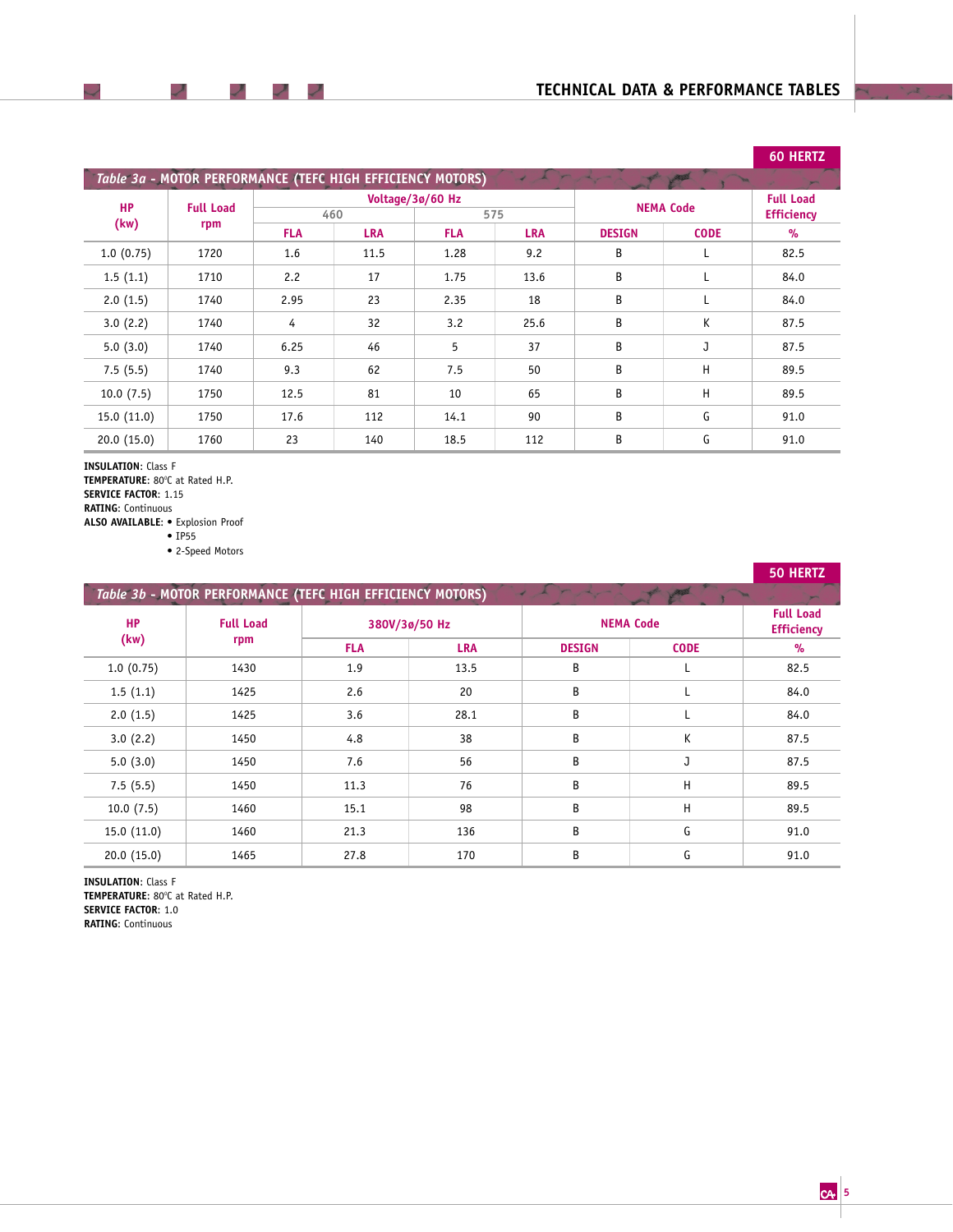# **HDS DIMENSIONS**



| GEMENT C |                                          |            | <b>CA</b> CIRCUL-AIRE       |           |                                                      |              |           |           |  |
|----------|------------------------------------------|------------|-----------------------------|-----------|------------------------------------------------------|--------------|-----------|-----------|--|
| AIR FLOW | AIR FLOW                                 |            |                             |           | DIMENSIONS FOR HORIZONTAL & VERTICAL DISCHARGE MODEL |              |           |           |  |
|          |                                          |            | <b>Size</b><br><b>Model</b> | A         | B                                                    | <b>C MAX</b> | D         | Ε         |  |
|          |                                          |            | 26                          | 26 (660)  | 56 (1422)                                            | 70 (1778)    | 30 (762)  | 30 (762)  |  |
|          |                                          | $8"$ [203] | 33                          | 33 (838)  | 71 (1803)                                            | 80 (2032)    | 38 (965)  | 36 (914)  |  |
|          |                                          |            | 39                          | 39 (1118) | 89 (2388)                                            | 95 (2413)    | 50 (1270) | 44 (1118) |  |
|          | ∞≫                                       |            | 44                          | 44 (1118) | 94 (2388)                                            | 95 (2413)    | 50 (1270) | 44 (1118) |  |
|          |                                          |            | 54                          | 54 (1372) | 104 (2642)                                           | 85 (2159)    | 50 (1270) | 44 (1118) |  |
|          | ு"                                       |            | 62                          | 62 (1575) | 112 (2849)                                           | 85 (2159)    | 50 (1270) | 50 (1270) |  |
|          | ◘<br>╓╌╥                                 |            | 73                          | 73 (1930) | 135 (3429)                                           | 90 (2286)    | 62 (1575) | 62 (1575) |  |
|          | $\sim$ $\mu$ $\sim$ $\sim$ $\sim$ $\sim$ |            | 82                          | 82 (2083) | 148 (3759)                                           | 90 (2286)    | 62 (1575) | 62 (1575) |  |

∕

 $\rightarrow$ 

 $\overline{\phantom{a}}$ 

 $\rightarrow$ 

**90** 82 (2083) 170 (4318) 100 (2540) 66 (1676) 66 (1676) **100** 82 (2083) 190 (4829) 100 (2540) 66 (1676) 66 (1676)

**NOTE**: Drawing is not to scale.

Dimensions listed are inches (mm).

\*Chemical media not included in weights.



#### **Horizontal Discharge Model - Optional discharge arrangements**





**6**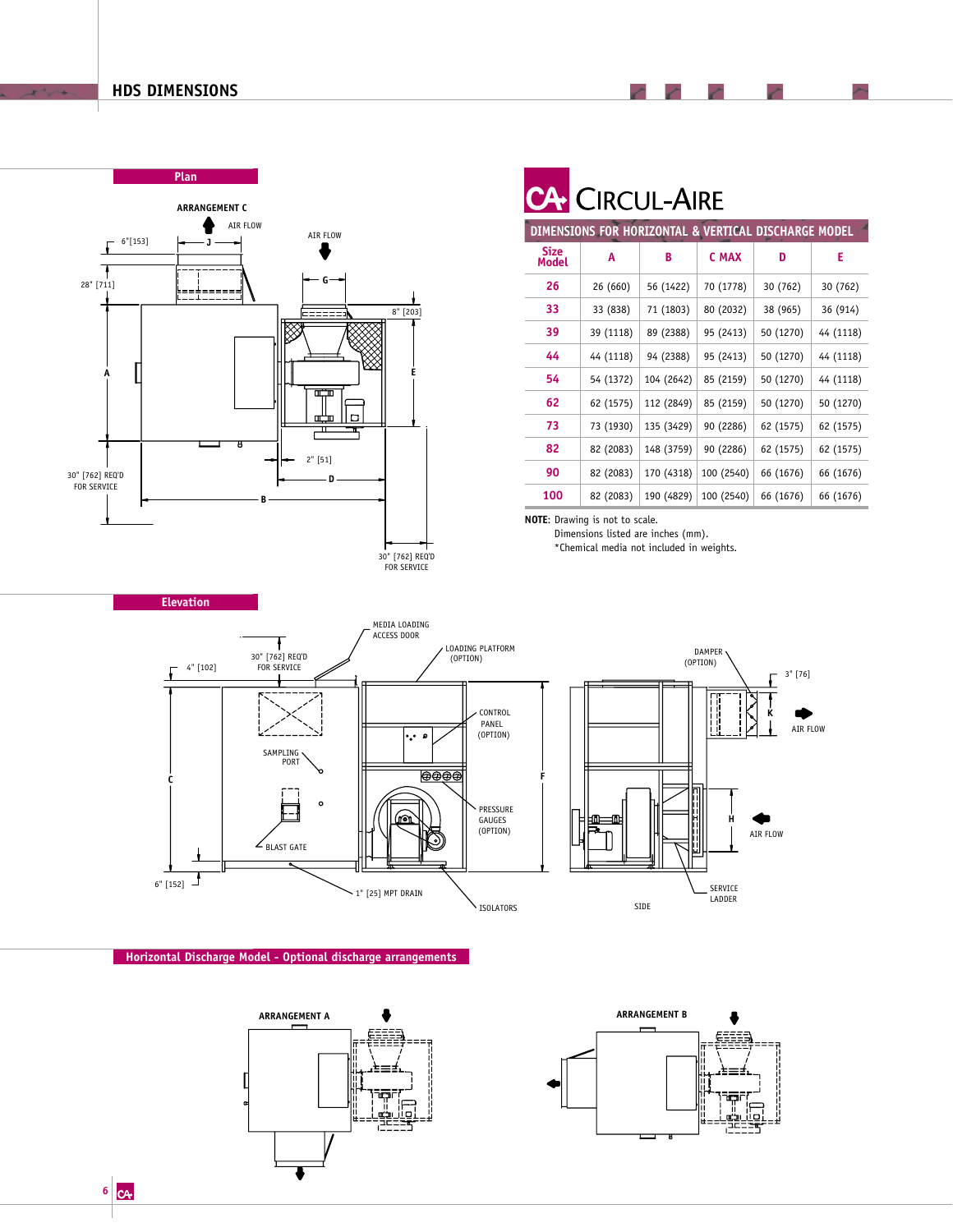**Plan**

| <b>CA-</b> CIRCUL-AIR |  |
|-----------------------|--|
|                       |  |

৴

# Ė **DIMENSIONS FOR HORIZONTAL & VERTICAL DISCHARGE MODEL**

ℐ

 $\overline{\phantom{a}}$  $\mathbb{Z}$ 

| DIMENSIONS FOR HORIZONIAL & VERTICAL DISCHARGE MODEL |          |           |           |          |                     |  |  |  |  |
|------------------------------------------------------|----------|-----------|-----------|----------|---------------------|--|--|--|--|
| F                                                    | G        | н         | J         | K        | Weight*<br>lb. (kg) |  |  |  |  |
| 72 (1829)                                            | 12 (305) | 12 (305)  | 12 (305)  | 12 (305) | 1079 (490)          |  |  |  |  |
| 78 (1981)                                            | 12 (305) | 24 (610)  | 24 (610)  | 12 (305) | 1320 (599)          |  |  |  |  |
| 85 (2159)                                            | 24 (610) | 24 (610)  | 24 (610)  | 24 (610) | 1686 (765)          |  |  |  |  |
| 85 (2159)                                            | 24 (610) | 24 (610)  | 24 (610)  | 24 (610) | 1888 (857)          |  |  |  |  |
| 85 (2159)                                            | 24 (610) | 24 (610)  | 24 (610)  | 24 (610) | 2250 (1020)         |  |  |  |  |
| 88 (2235)                                            | 24 (610) | 36 (914)  | 36 (914)  | 24 (610) | 2838 (1287)         |  |  |  |  |
| 98 (2489)                                            | 24 (610) | 48 (1220) | 48 (1220) | 24 (610) | 3304 (1499)         |  |  |  |  |
| 98 (2489)                                            | 24 (610) | 48 (1220) | 48 (1220) | 24 (610) | 3800 (1724)         |  |  |  |  |
| 101 (2565)                                           | 36 (914) | 48 (1220) | 60 (1524) | 24 (610) | 4636 (2103)         |  |  |  |  |
| 101 (2565)                                           | 36 (914) | 48 (1220) | 72 (1829) | 24 (610) | 4978 (2258)         |  |  |  |  |



**NOTE**: Drawing is not to scale.

Dimensions listed are inches (mm).

\*Chemical media not included in weights.



#### **Vertical Discharge Model - Optional intake filter location (right hand or left hand side)**



**Elevation**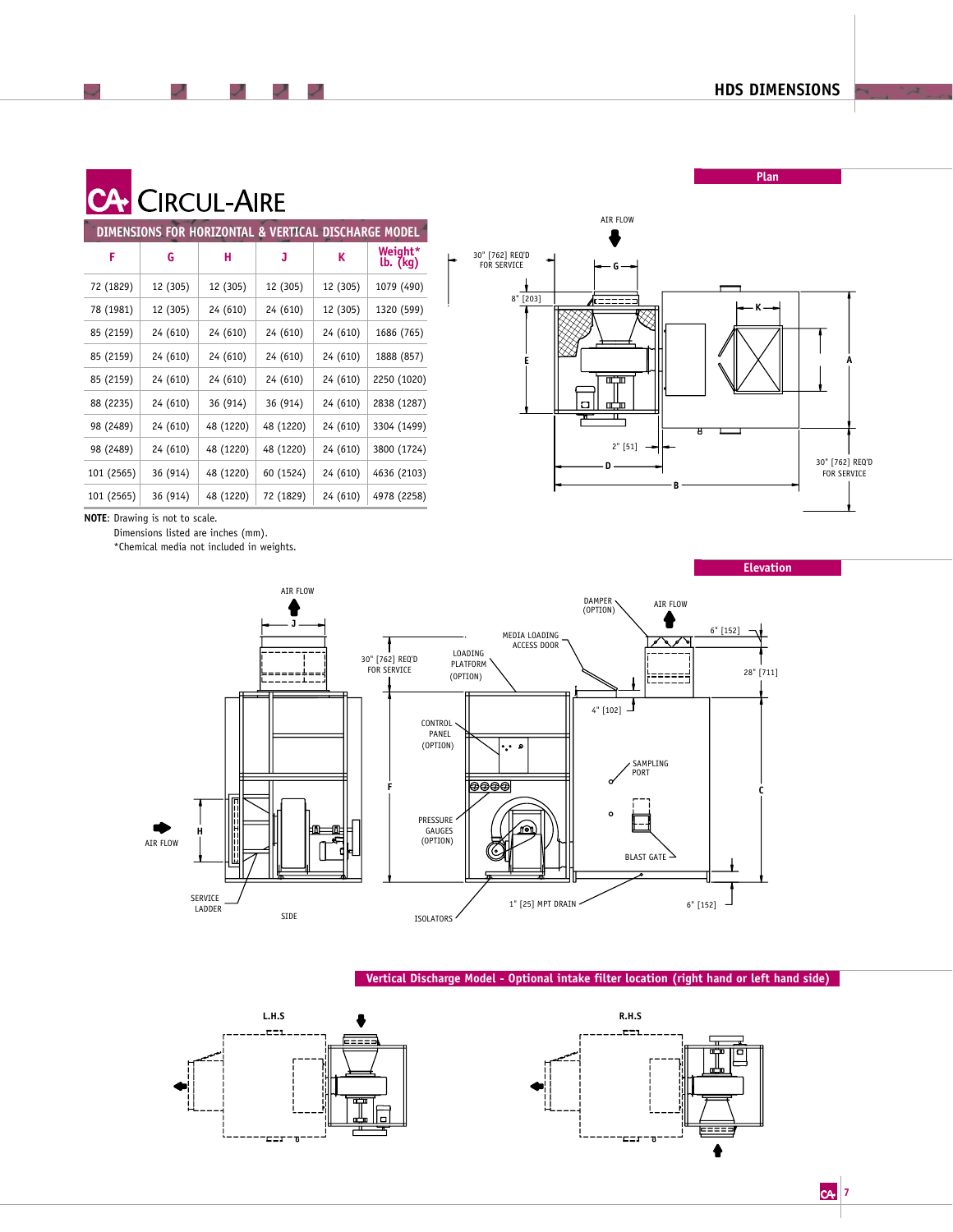#### **NOMENCLATURE**

#### **EXAMPLE: HIGH DENSITY SCRUBBER: HDS-20C-6224SS**



#### **HDS GENERAL SPECIFICATIONS**

Provide a Circul-Aire model HDS factory-fabricated gas phase air purification system or equal suitable in design for the removal of both organic and inorganic contaminants as indicated on the schedule and drawing.

The unit manufacturer shall have been engaged in the fabrication and design of deep bed scrubber systems for no less than the last ten years. Strict adherence to sizes and capacities shall be maintained. Any deviation from the specifications must be approved by the engineer's office.

All components shall comply with the following standards:

- ASHRAE: Standard for filters
- AMCA: Standard for fans
- ASTM: Standard for testing methods
- ASW: Standard for welding
- IEEE: Standard for electrical
- ANSI: Standard for sound
- OSHA: Standard for safety
- ISA: Instrument Society of America

The HDS as manufactured by Circul-Aire shall be capable of delivering the specified air volume with total reduced sulfur concentration less than \_\_\_\_\_ parts per billion (ppb) when challenged with \_\_\_\_\_ ppm of total reduced sulfur.

The HDS air purification system and chemical media shall be manufactured and provided by Circul-Aire.

The manufacturer shall also have the in-house capability of analyzing the chemical media in the system to determine the degree of saturation. This shall be a service provided at no additional charge for the life of the system. Formal reports shall be issued directly to the client to aid in maintenance scheduling.

The air purification system shall be \_\_\_\_% efficient (ex: 99.5%) in the removal of gases ensuring no bypass of gaseous contaminants. The purification system shall consist of, but not be limited to, a 30% (MERV 6) pre-filter section, 12 to 40'' (305 mm to 1016 mm) media bed section, 40% (MERV 9) after-filter and 90 - 99% (MERV 14) final filter. All particulate filters shall be ASHRAE rated.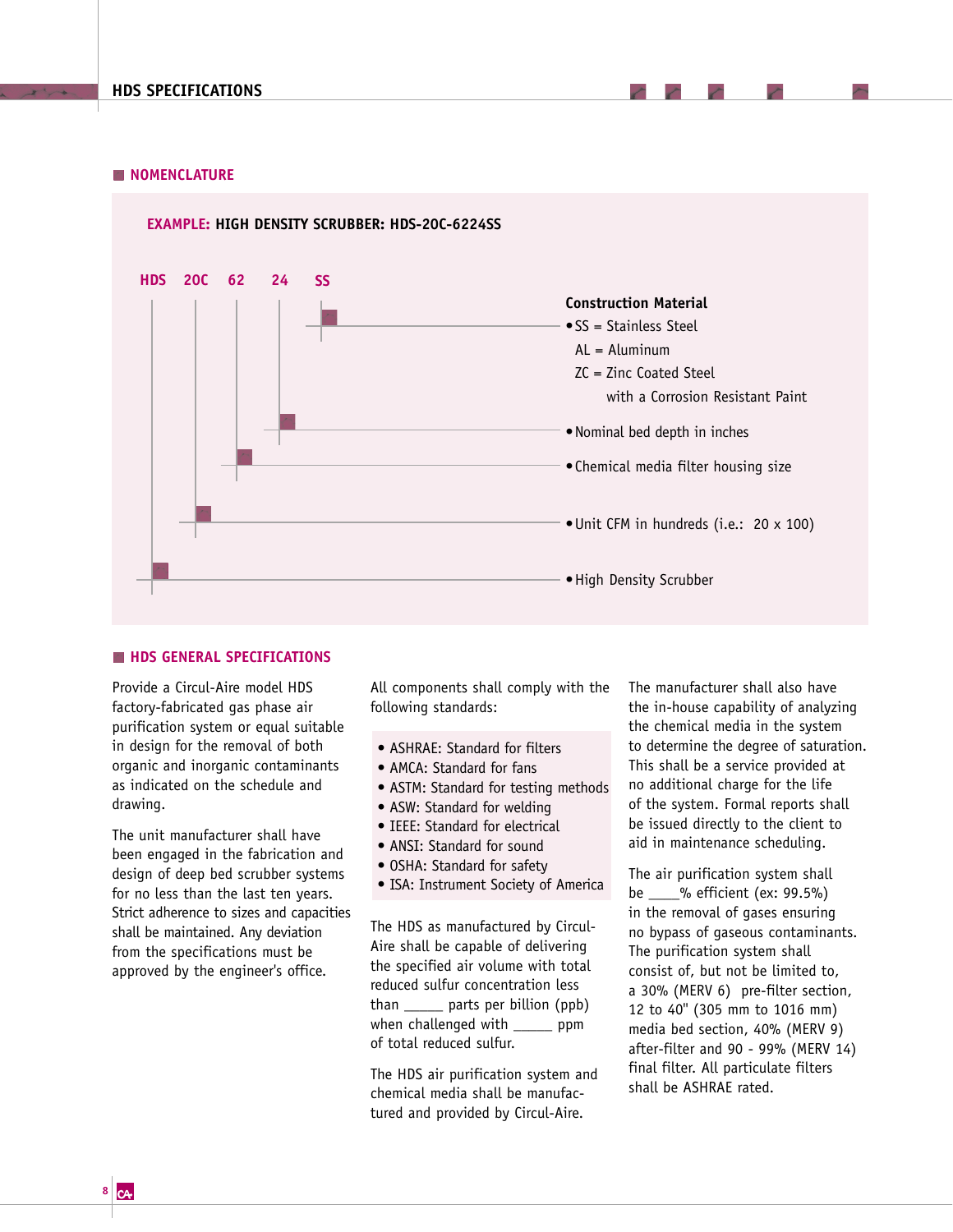# **CHEMICAL MEDIA FILTER HOUSING**

The chemical media filter housing shall be constructed of: (select one) 14-gauge 316 stainless steel, 10-gauge aluminum, or 14-gauge zinc coated steel). The housing shall be non insulated, single wall construction, reinforced to provide structural integrity. The housing shall be designed to provide a high degree of sealing integrity with all floor to wall and wall to wall interfaces specially sealed for weatherproofing and high static pressure leakage prevention.

The chemical media filter bed support shall consist of 20 gauge stainless steel 316 perforated sheets. The platform shall be structurally reinforced. The perforated stainless steel sheets shall be on 5/32" (4 mm) staggered centers with 3/32" (2.4 mm) diameter perforations with a minimum of 33% free area.

A raised hinged access lid shall be provided on top of the section for media loading and removal. The access door shall include stainless steel hinges complete with positive pressure, quick release stainless steel latches. The entire perimeter of the access lid shall contain a closed cell neoprene gasket to provide a weather and air tight seal.

The media unloading shall also be accomplished via a bolted and gasketed discharge port located at the base of the chemical media section. A minimum of two sample ports and one media sample probe shall be provided to allow for periodic chemical media sampling.

**Chemical Media**

- The deep bed HDS system as manufactured by Circul-Aire shall be \_\_\_\_ " (\_\_\_\_ mm) deep in direction of air flow complete with  $\rule{1em}{0.15mm}$  ft<sup>3</sup> ( $\rule{1em}{0.15mm}$  ( $\rule{1em}{0.15mm}$  L) of MM-\_\_\_\_\_ (1000, 3000, 7000, 9000, 1355, 1955) chemical media as manufactured by Circul-Aire.
- The system residence time shall be a minimum of seconds.
- Please refer to individual MULTI-MIX® media specification sheets for media details.

#### **MM-1000**

The MULTI-MIX® MM-1000 shall be UL Class 1 nonflammable, and is produced in 1/8" (3 mm) diameter spherical purple pellets and composed of activated alumina impregnated with potassium permanganate. The activated alumina collects odor molecules through adsorption. The odor molecules thereby come in contact with the potassium permanganate, which is evenly distributed throughout the pellets. The odor molecule is chemically oxidized.

#### **MM-3000**

The MULTI-MIX® MM-3000 shall be UL Class 1 nonflammable and consists of an extruded coal based activated carbon of 1/8" (3 mm). Physical adsorption removes the gas molecules, which is similar to condensation on a surface. Activated carbon is used for a wide range of contaminants with higher affinity to specific gases.

#### **MM-7000**

The MULTI-MIX® MM-7000 is manufactured in 1/8" (3 mm) diameter extruded cylinders and consists of activated carbon impregnated with phosphoric acid. Phosphoric acid is impregnated into the carbon to provide enhanced efficiency and capacity for alkaline contaminants. After adsorption, a chemical reaction follows to neutralize the contaminants.

#### **MM-9000**

The MULTI-MIX® MM-9000 is manufactured in 1/8" (3 mm) diameter extruded cylinders and consists of activated carbon impregnated with potassium hydroxide. Potassium hydroxide is impregnated into the carbon to provide enhanced efficiency and capacity for acid type contaminants. After adsorption, a chemical reaction follows to neutralize the contaminants.

#### **MM-1355**

A 50% by volume mixture of MM-1000 with MM-3000 for multiple gases.

#### **MM-1955**

A 50% by volume mixture of MM-1000 with MM-9000 for multiple gases.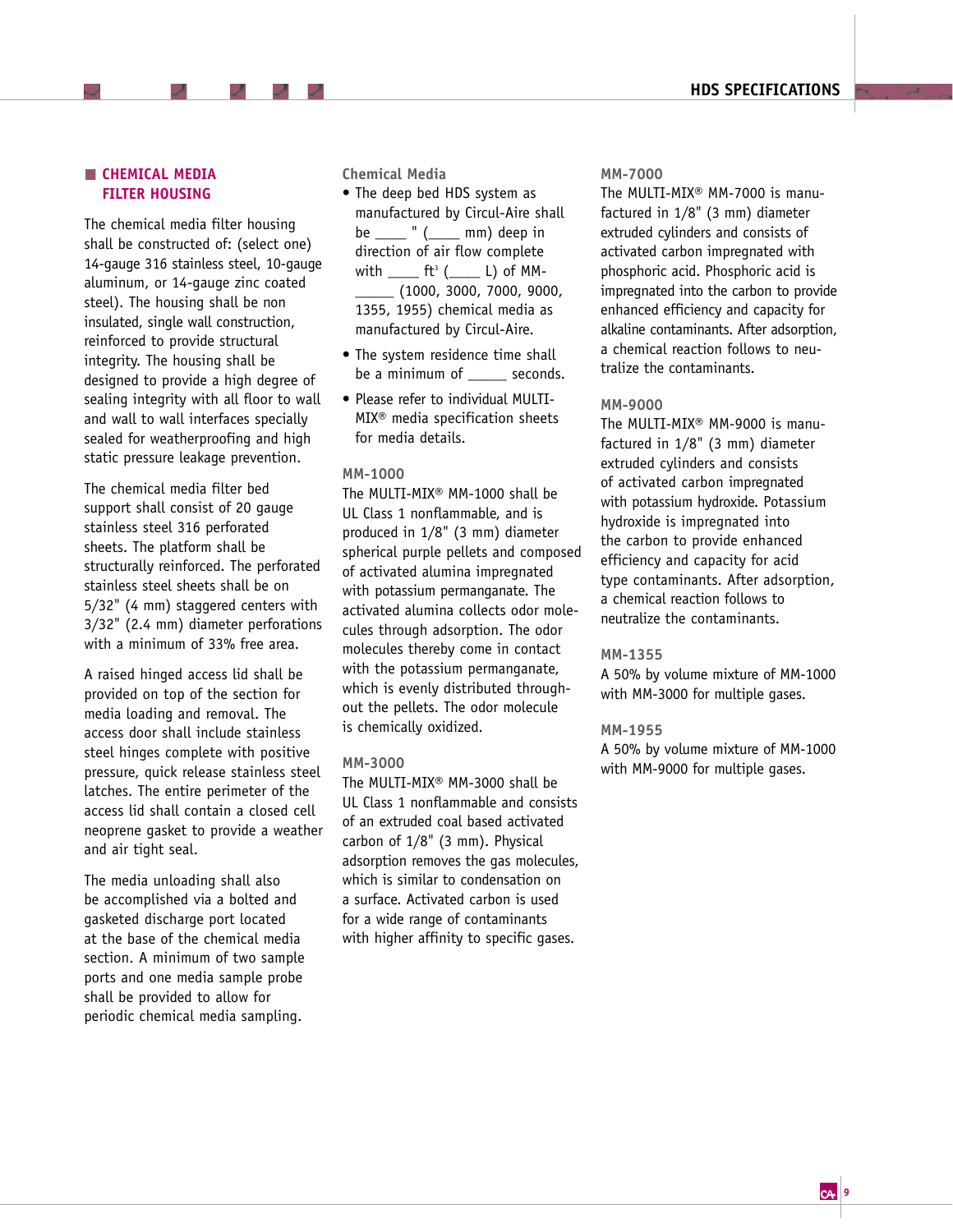#### **INLET SECTION AND PRE-FILTERS**

Section shall be constructed of: (select one) 316 stainless steel, aluminum, or zinc coated steel, single wall-uninsulated. Access door shall include stainless steel hinges complete with positive pressure stainless steel latches.The entire perimeter of the access door shall contain a closed cell neoprene gasket.

#### **Pre-Filters**

Roughing pre-filters shall be 2" (51 mm) deep in direction of air flow having a minimum efficiency reported value of 30% (MERV 6) by ASHRAE Standard 52.2-1999 test method using atmospheric dust. Filters shall be UL Class 2 as per Standard 900. The preformed pleated design with reinforced fabric media, laminated to a supporting steel wire grip shall not have an initial resistance greater than 0.24" (60 Pa) WC at 500 FPM (2.5 m/s).

## **DISCHARGE SECTION & FILTERS**

Section shall be constructed of: (select one) 316 stainless steel, aluminum, or zinc coated steel, single wall-uninsulated. Access door shall include stainless steel hinges complete with positive pressure stainless steel latches. The entire perimeter of the access door shall contain a closed cell neoprene gasket.

#### **After-Filters**

Roughing after-filters shall be 4" (102 mm) deep in direction of air flow having a minimum efficiency reported value of 30% (MERV 6) based on ASHRAE Standard 52.2-1999 test method using atmospheric dust. Filters shall be UL Class 2 as per Standard 900. The preformed pleated design with reinforced fabric laminated to a supporting steel wire grip shall

not have an initial resistance greater than 0.24" (60 Pa) WC at 500 FPM (2.5 m/s).

#### **Final Filters**

Final filters shall be 12'' (305 mm) deep in direction of air flow having a minimum efficiency reported value of not less than 90% (MERV 14) by ASHRAE Standard 52.2-1999 test method using atmospheric dust. Filters shall be UL Class 2 as per Standard 900. The filter frame shall consist of a minimum 3/4" (19 mm) particle board frame with 90% glass medium, corrugated aluminum separators and a rubber based adhesive sealant which is self-extinguishing. The initial resistance shall be no greater than 0.55" (137 Pa) WC at 500 FPM (2.5 m/s).

#### **FAN SECTION**

The fan shall provide **CFM**  $($ <sub>11</sub> m<sup>3</sup>/h) at  $_1$ <sub>11</sub> inches WC [Pa) of external static pressure. Depending on CFM and static pressure, one of the following fans can be used.

#### **Steel Fans, SWSI,**

**Backward Inclined or Radial Blade** The fan shall be a single-width single inlet with radial or backward inclined blade design. Fan housing is to be heavy gauge, continuously welded construction to prevent leakage. Fan wheels shall be statically and dynamically balanced.

# *(Select from one of the following paragraphs a) or b):*

- a) All parts in contact with the airstream shall be constructed of **stainless steel** with the bearing support constructed of mild steel, rigidly supporting the shaft and bearings.
- b) The entire fan shall be constructed of **mild steel** with a corrosion resistant coating.

Fan wheel, inlet diameters and outlet areas shall be in accordance with the standard dimensions adopted by AMCA for industrial centrifugal fans. The shaft's first critical speed shall be at least 130% of the fan's maximum operating speed. Fan ratings shall be based on tests made in accordance with AMCA standards and licensed to bear the AMCA certified ratings seal for air performance.

T

 $\overline{\phantom{a}}$ 

≻

#### OR

# **Fiberglass Reinforced Plastic Fans (FRP)**

Fan shall be constructed in accordance with the ASTM D-4167 standard specification for fiber-reinforced plastic fans and blowers and CGSB41-GP-22 standard for process equipment. Fan housings shall be of solid FRP hand lay-up construction utilizing polyester and vinyl ester flame retardant resins offering high chemical resistance. Glass veil shall be used on all airstream surfaces giving resin rich liner for optimum chemical resistance. All internal hardware shall be FRP encapsulated. Shafts shall be hot rolled steel accurately turned, ground, polished and gauged for accuracy and encapsulated with FRP in way of airstream. Shafts shall be sized so that the first critical speed is at least 1.35 times the maximum operating speed. Bearing pedestal and inlet support shall be of steel construction.

# *(Select from one of the following paragraphs a) or b):*

a) Impellers shall be solid FRP composites of *radial bladed design* having steel hub embedded and encapsulated into the backplate, and statically and dynamically balanced to ensure smooth operation at running speed;

OR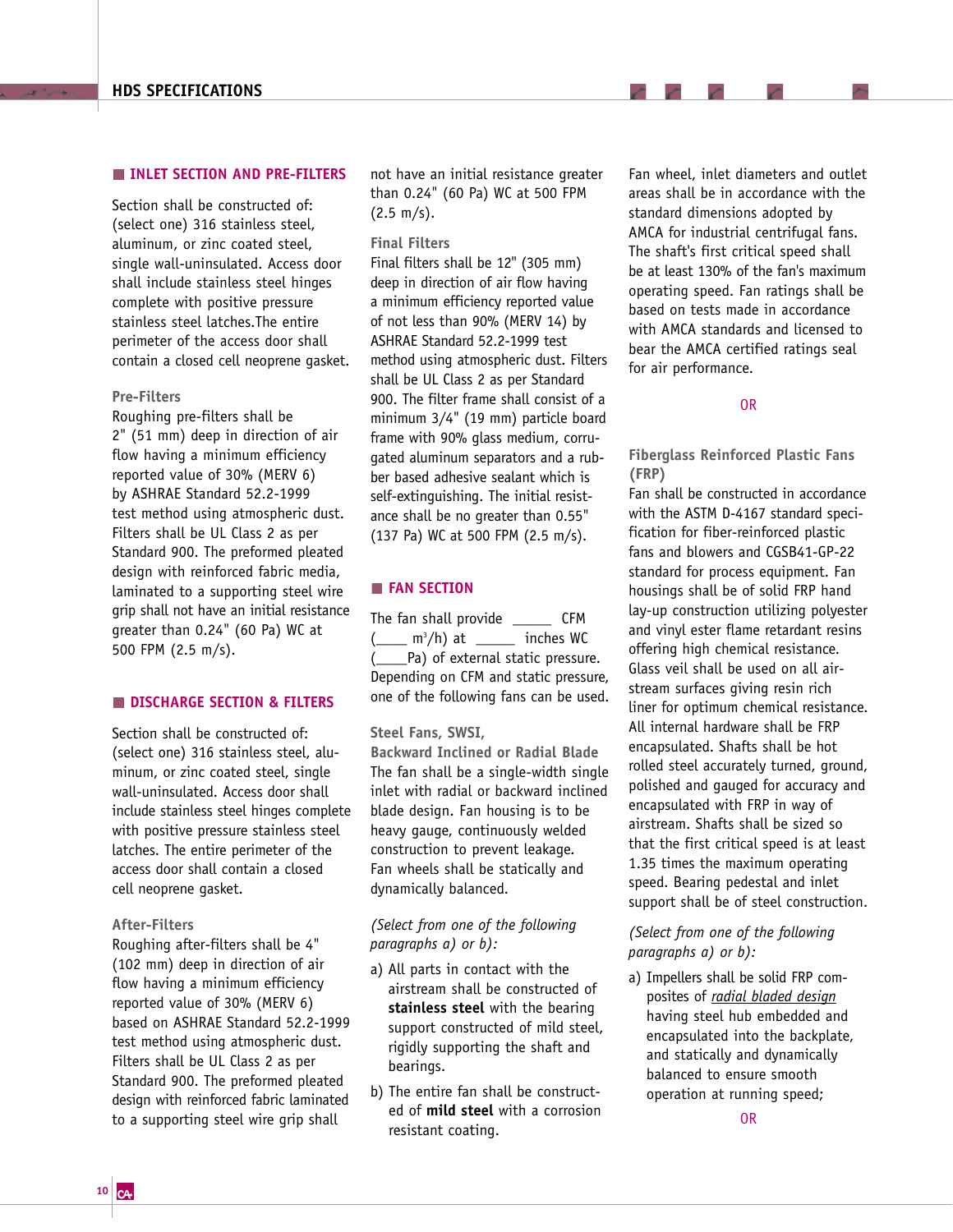b) Impellers shall be solid FRP composites of *backward inclined design* with a venturi inlet cone and a sprocket embedded and encapsulated into the backplate. The wheel is locked on to the shaft by using a taperlock bushing which is protected from the airstream by an FRP cap. A static and dynamic balance of the component is done to ensure smooth operation.

#### **Mild Steel Coatings**

All fans shall have a prime finish coat of red oxide primer. Unless otherwise specified this will then be followed by two coats of corrosion resistant aliphatic polyurethane finish on all mild steel surfaces.

# **Fan and Motor Vibration Isolation Base**

The fan and motor shall be mounted on a structural steel base of sufficient strength to resist with minimum deflection all loads resulting from normal operation of the fan. Rubberin-shear isolators shall be supplied and selected with a maximum transmissibility of 25%.

#### **Guards**

V-belt drives are to be protected by guards that encompass all sides of the drive. Any expanded mesh or ventilation openings in the guard are to be «finger proof» to meet OSHA requirements. Guards shall be completely removable. Each guard shall be complete with two shaft holes opposite both the fan and motor shaft for the purpose of allowing tachometer readings.

# **V-Belt Drives**

Each fan shall be complete with a matched set of V-belt sheaves rated at a safety factor of 1.5 times the driving motor nameplate horsepower. Motor drive shall be variable pitch up to and including 7.5 HP (5.5 kw) and fixed pitch beyond this point.

## **Fan Bearings**

Bearings shall be selected to have a minimum L10 life of 60,000 hours including belt pull. All grease lubricated bearings that are not directly accessible shall be fitted with extended grease leads terminating at some convenient accessible location in the fan housing or unit casing.

# **OPTIONS**

**Media Loading/Service Platform** The media loading platform shall be constructed of tubular steel, painted with a corrosion resistant paint. The platform shall be equipped with a non-skid service platform, safety guardrail and access ladder (fiberglass reinforced plastic also available).

#### **Pressure Gauges**

Dwyer series 2000 magnehelic gauges shall be provided across each particulate filter section and one additional gauge across the entire media section. All gauges shall be mounted in a single panel flush to the system. Gauges shall be pre-tubed with color coded CPVC tubing. Gauges shall have both metric and imperial units.

#### **Disconnect**

The HDS system shall come complete with a pre-wired unit mounted NEMA-12 (4 or 4X) disconnect.

## **Motor Starter Panel**

The motor starter panel shall come complete with a NEMA-12 (4 or 4X) enclosure. Panel shall be complete with non-fused disconnect switch, motor contactors, motor line fuses, 24 volt control circuit c/w on/off lights and on/off selector switch.

#### **Manual Damper**

An opposed blade manual damper shall be provided on the discharge filter section. The damper blades shall be constructed of extruded aluminum with *(select one)* stainless steel, zinc coated steel or aluminum frame.

## **Pressure Gradient Control System (PGCS)**

Pressure gradient control system shall maintain room pressure at \_\_\_\_ '' WC (\_\_\_\_ Pa). System shall be complete with motorized damper, damper motor (120V), pressure differential switch, and room manometer.

## **Customized Controls**

Customized controls are available on demand. Items may include air flow switches, pressure gradient control systems, audible alarms, photohelic gauges, explosion proof and air flow stations, gas sensors, etc.